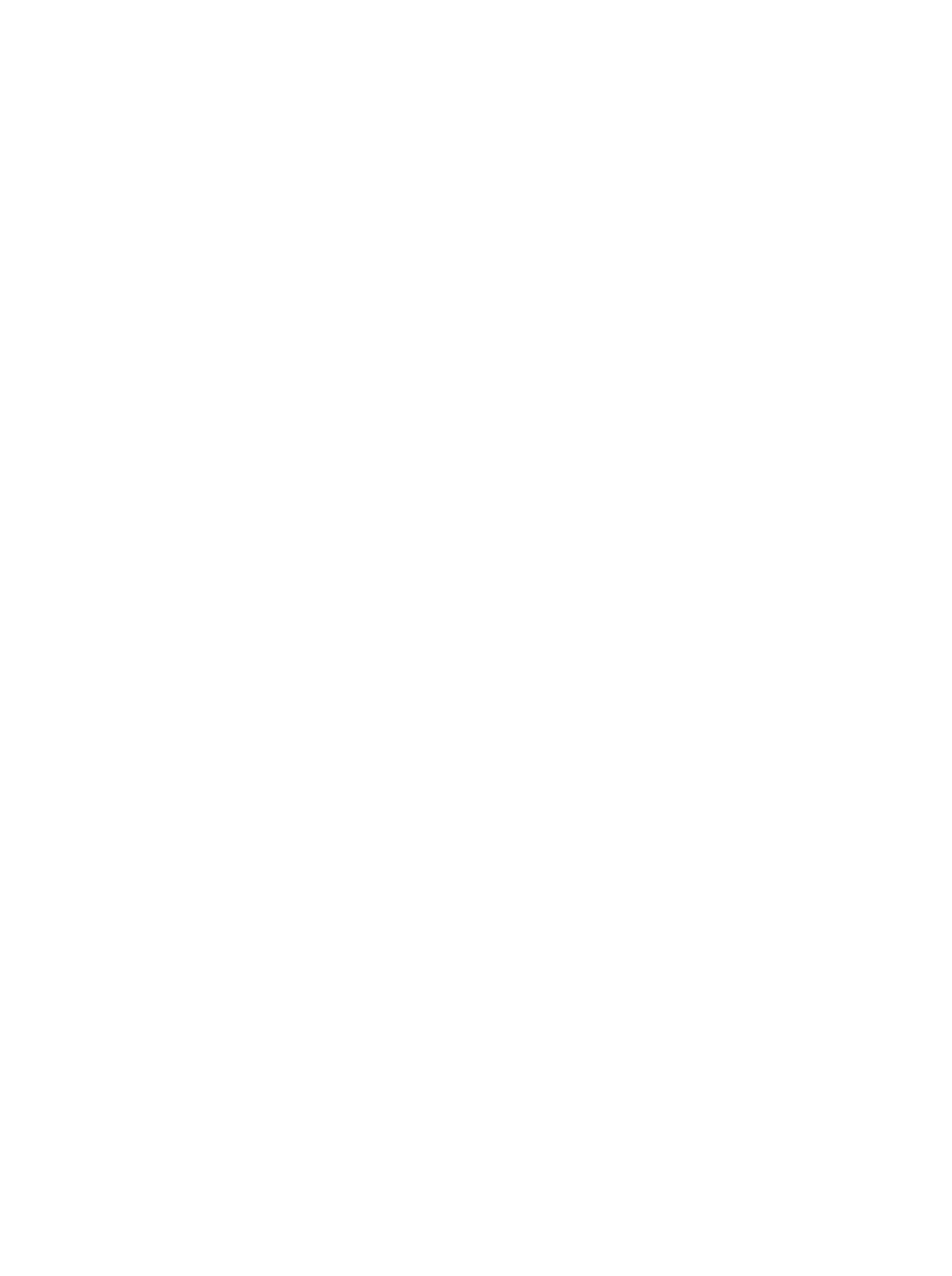## **The Spectrum of Translation in Cortázar's "Letter to a Young Lady in Paris"\***

Mg. María Constanza Guzmán\*\*

Translation is a recurrent theme in Julio Cortazar's fiction. In this paper, his short story "Letter to a Young Lady in Paris" is presented as a story about translation in which the protagonist, who comes to inhabit a space temporarily, "invades" that space subverting the original order. This representation is discussed in relation to prevailing notions about translation and translators.

Keywords: Cortazar and translation, translation and fiction, translation and authorship, fidelity and intervention, translator's visibility, translator's subjectivity, translation as writing, translation and difference

La traducción es un tema frecuente en la narrativa de Julio Cortázar. El presente artículo consiste en una lectura del cuento "Carta a una señorita en París", como un relato acerca de la traducción en el cual el protagonista, quien comienza a habitar un espacio de manera temporal, lo "invade" y subvierte el orden original. La discusión de esta representación surge a partir de perspectivas teóricas actuales con respecto a la traducción y los traductores.

Palabras clave: Cortázar y la traducción, traducción y ficción, traducción y autoría, fidelidad e intervención, visibilidad del traductor, subjetividad del traductor, traducción como escritura, traducción y diferencia.

La traduction est un thème récurrent dans la fiction de Julio Cortázar. Dans cet article, sa nouvelle «Lettre à une jeune femme à Paris» est lue comme un récit de traduction où le protagoniste, qui vient occuper temporairement un espace, finit par «envahir» cet espace, bouleversant ainsi l'ordre original. La discussion de cette représentation est fondée sur les concepts théoriques actuels concernant la traduction et les traducteurs.

Mots clés: Cortázar et la traduction, traduction et fiction, traduction et voix d'auteur, fidélité et intervention, visibilité du traducteur, subjectivité du traducteur, traduction comme écriture, traduction et différence.

Recibido: 06-04-06 / Aceptado: 24-07-06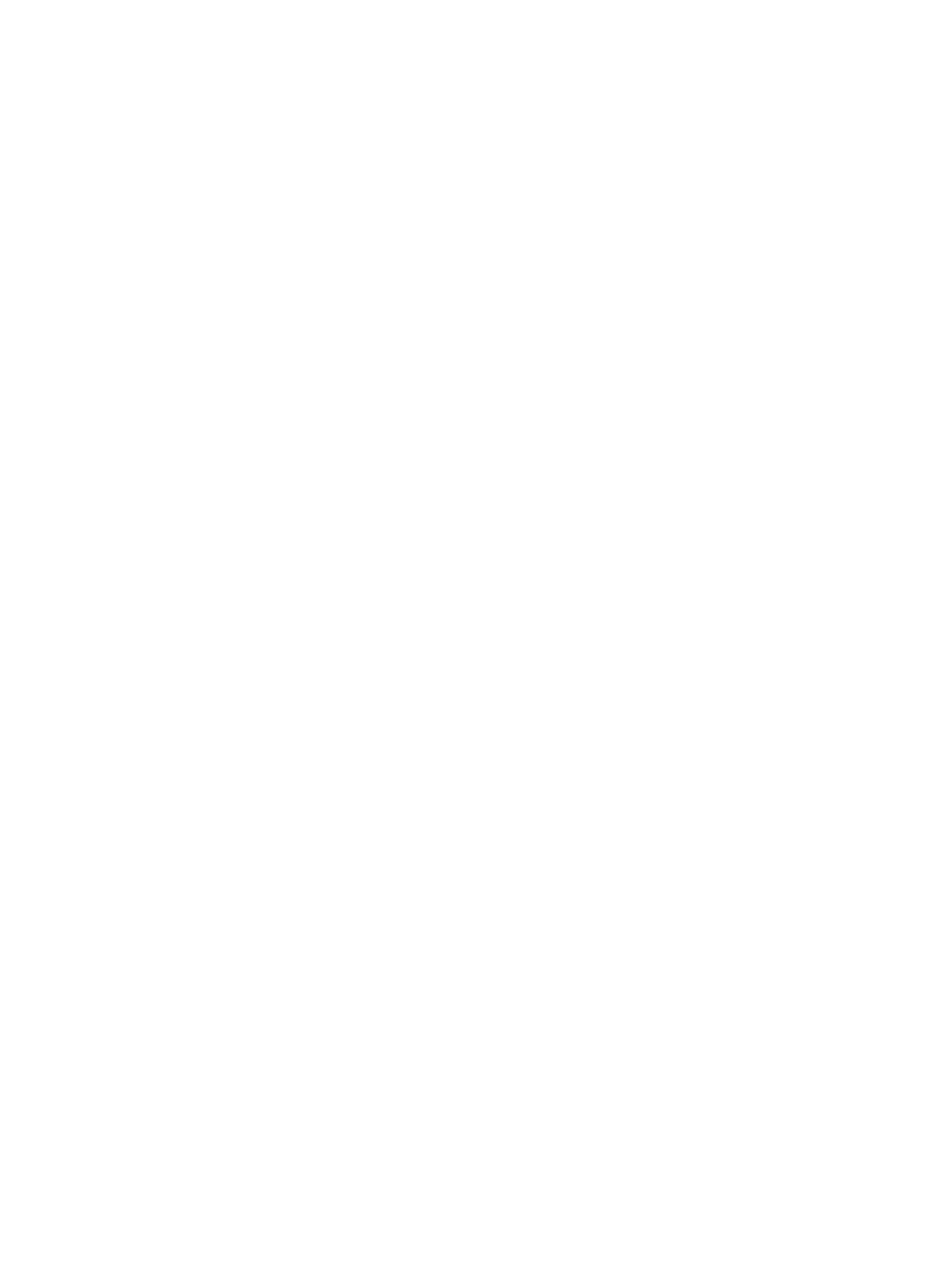*The boundaries which divide Life from Death are at best shadowy and vague. Who shall say where the one ends and where the other begins?* --Edgar Allan Poe

One of the main preoccupations reflected in the fiction of Argentinean<br>writer Julio Cortázar is the fact that language is already a translation resulting from an imposition of words and meanings to experience. In his view, such a process always entails reduction and violence. Translation is a recurrent theme in the works of Cortázar, and it is represented in various forms. In a general sense, his work shows the entrapment to which one is led when striving for objective observation, transparency, and detachment, in processes of creative reproduction, such as painting, photography, writing, and translation itself.

In the experimental novel *A Manual for Manuel*, Cortázar offers translation as a pedagogical option to reread texts; translation is an instrument to reveal what remains unsaid in official history by subverting texts in such a way that the silenced versions emerge. In the article "Translation as Testimony: On Official Histories and Subversive Pedagogies in Cortázar," in which Adriana Pagano explores the theme of translation in *A Manual for Manuel;* she notes that Cortázar's fiction is his site for theoretical speculation: "He theorizes translation as a *locus* of violence and tension: a violence resulting from the imposition of words and meanings to translate reality" (Pagano 82).

Pagano highlights the relevance of translation in Cortázar's work by remarking how, for this author, any discussion on language and translation leads inevitably to ideological considerations on the production of meaning. "Because it is a task inherently related to language production and control, translation is seen as a site of violence and tension, where words impose themselves and are imposed on others, and where meanings fight to escape suppression and oblivion" (96).

Several of Cortázar's stories have translators as characters. In this paper I read the short story "Letter to a Young Lady in Paris" as a story about translation.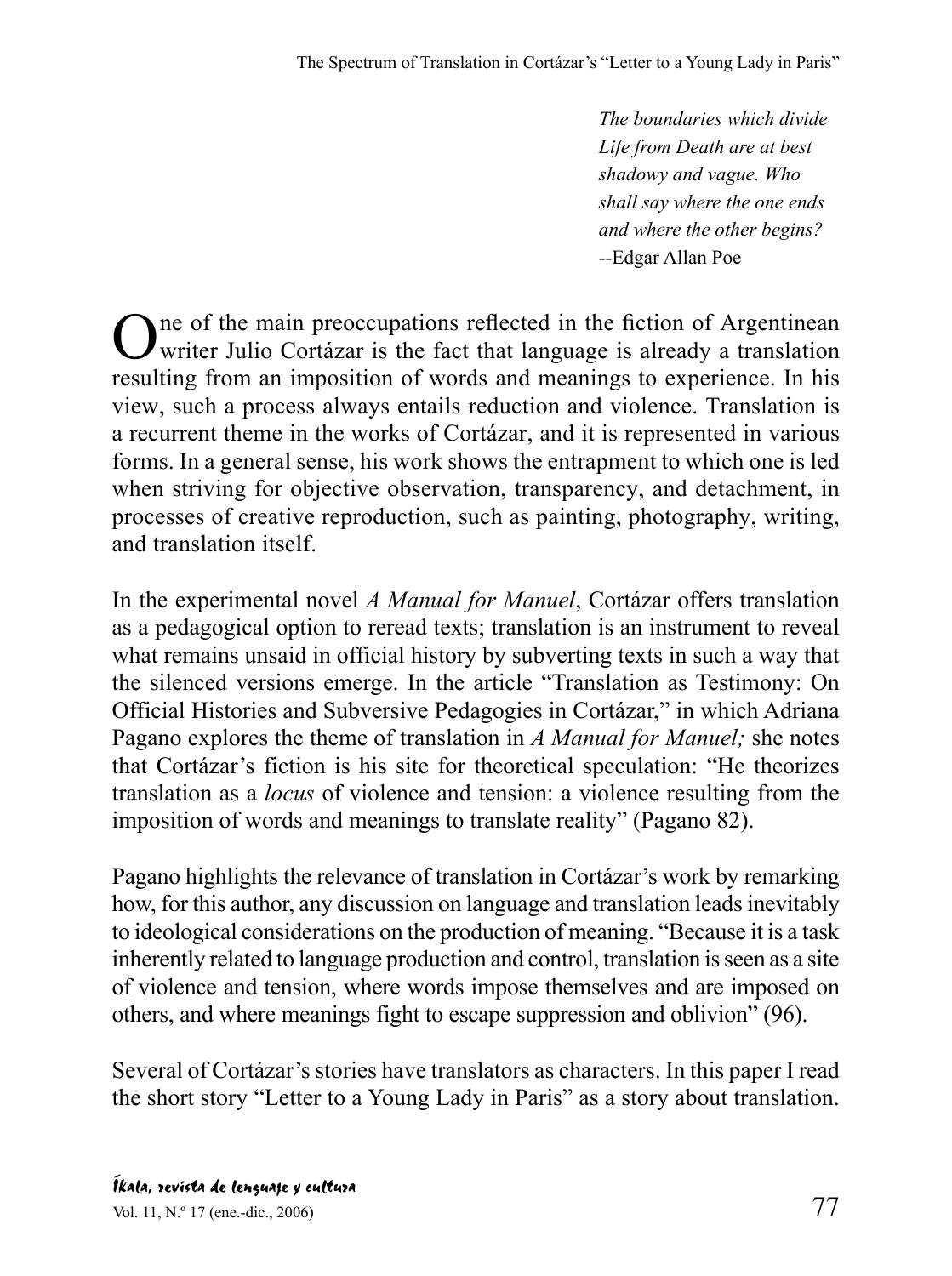The protagonist of the story is a translator, a nameless individual who moves temporarily into a woman's apartment in Argentina while she is in Paris. The whole story occurs in this space where the protagonist is foreign, but which at the same time has become his living space. The story is constructed as a letter, from the narrator-protagonist to Andrea, the owner of the apartment where he was to stay for four months at the most, "perhaps with luck three" (43). The translator moves into a space that is someone else's property and he is, reluctantly, an intruder.

Cortázar's characters often have complex relations with space and with their surroundings; the characters he creates are often entering, leaving, violating boundaries, crossing bridges, moving into spaces. Their existence is often constructed on the basis of these very crossings. In "Letter to a Young Lady in Paris" the translator-protagonist is an involuntary violator of the territory of the true owner. The importance of space in the story is evident from the first paragraph:

It offends me to intrude on a compact order […] It hurts me to come into an ambience where someone who lives beautifully has arranged everything like a visible affirmation of her soul, here the books (Spanish on one side, French and English on the other) the large green cushions there, the crystal ashtray that looks like a soap-bubble that's been cut open on this exact spot on the little table, and always a perfume, a sound, a sprouting of plants, a photograph of a dead friend, the ritual of tea trays and sugar tongs. (40)

Space and being are interrelated; the legitimate "being" is the one who establishes the order of the space. There is the expectation that the temporary dweller will inhabit the place without intervention - without being. The protagonist is aware of the chain of consequences that a minor alteration of the pre-existing order will unleash: "Moving that tray alters the play of relationships in the whole house, of each object with another, of each moment of their soul with the soul of the house and its absent inhabitant" (40). From the very beginning of the story, an analogy can be drawn between translation and the experience of the protagonist-narrator, in relation to the translator's experience of 'inhabiting' a text that is somebody else's property, an original order to which the translator owes fidelity.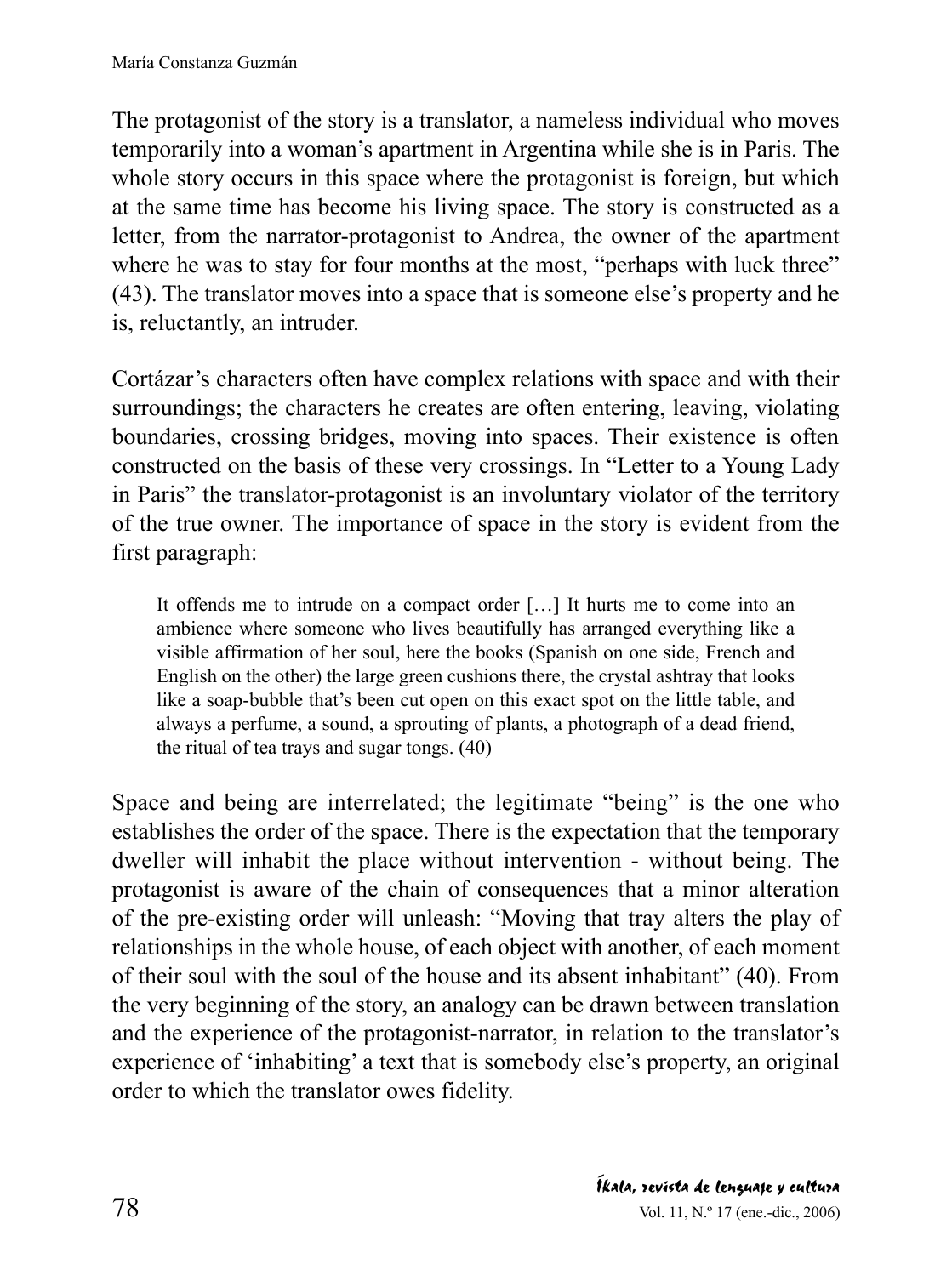In 'Letter to a Young Lady in Paris' the protagonist's alien presence will have an even greater effect on the place because of the peculiar condition of his, which we learn about early in the narration: "Once in a while it happens that I vomit up a bunny. It's no reason not to live in whatever house, it's no reason for one to blush and isolate oneself and to walk around keeping one's mouth shut" (41). The narrator explains that, when he was living in his own house, he could live somewhat normally since vomiting bunnies had become a matter of habit. However, he was not expecting for it to happen in Andrea's house: "Before leaving my house, only two days before, I'd vomited a bunny and so was safe for a month, five weeks, maybe six with a little luck" (43).

Among the several readings that may be proposed for "Letter to a Young Lady in Paris," it has been said to be a story about writing. Studies that have read the story in this light associate this "condition" of the protagonist - that of vomiting bunnies - to the creative act and to creation as living experience. The protagonist describes the moment the rabbit appears in his throat as a "warm bustling fleece covering an inalienable presence… like a poem in its first minutes" (43). However, he is aware of the fact that the intimacy of that moment will not last. In fact, although at first, it is "as much one as oneself" (43), afterwards it is "not so much one, so distant and isolated in its flat white world the size of a letter." (43) The distance that follows the initial moment of creation is clear also in the way the protagonist's relationship to the bunnies changes as they grow. If we interpret the story as an allegory of the process of writing, then such process appears characterized by a paradox, for it stems from and also leads to the author's alienation. As George Shivers claims:

The narrator's discomfort at being in the closed order of his friend Andrea's apartment underscores his similar alienation from the world around him. The two become interrelated in that the rhythm of his vomiting rabbits increases in the new surroundings. The implication is clearly that it is the writer's estrangement from the world around him which stimulates his creativity. (Shivers, 142)

Shivers describes the protagonist's life and energies as fragmented because of the differing worlds he inhabits, where the creative one absorbs him more and more, separating him from the outside world, locking him inside himself (143).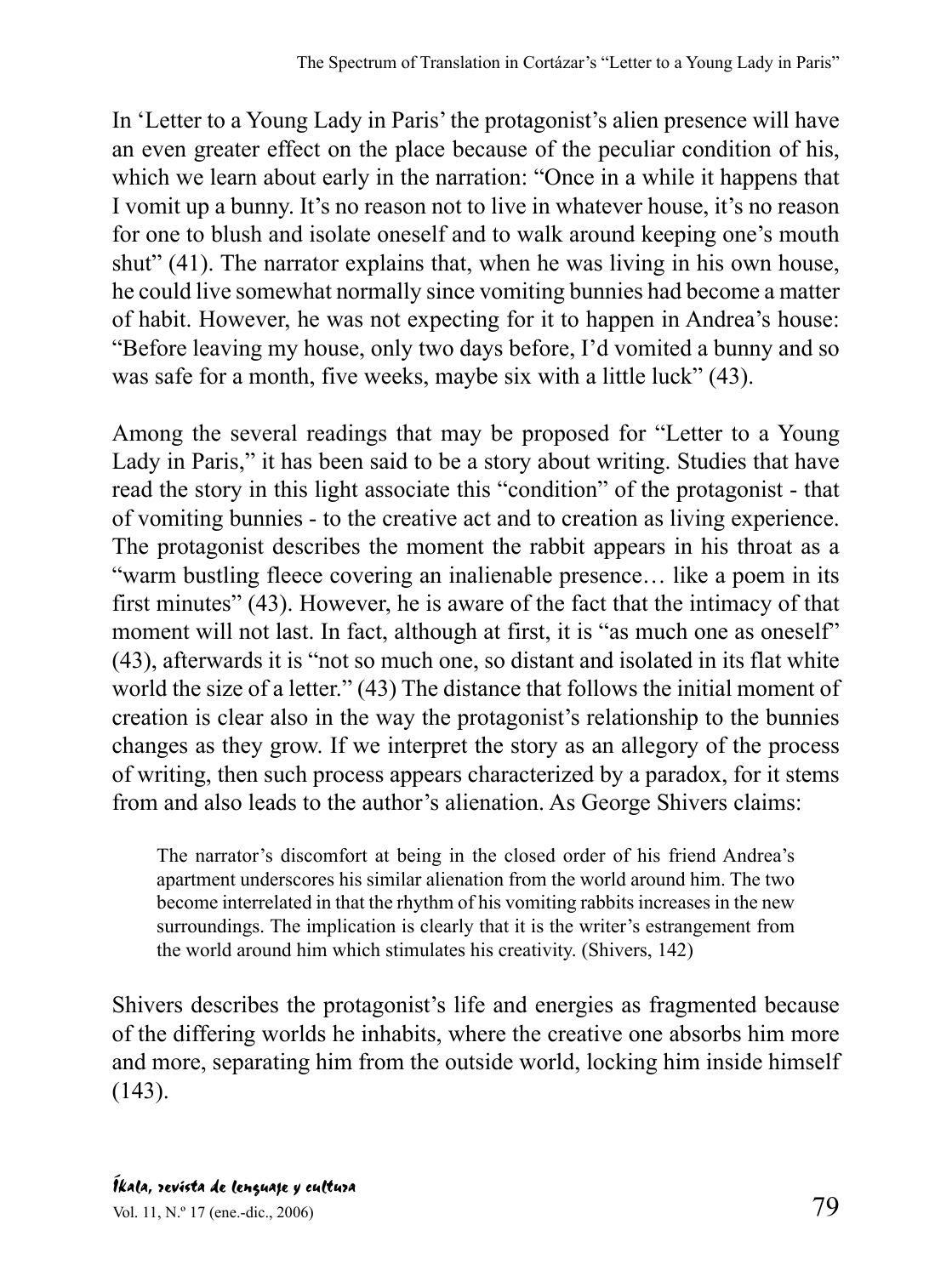While Shivers sees translation as opposed to creative writing in the story, I would argue that the story is, more significantly, about the tension and ambiguity of intervening creatively upon a text while translating it. The most explicit connection with translation in the story appears in the first paragraph where the protagonist seems to foresee that, although altering the original order is "not right" or not allowed, it is just not possible to preserve it: "How much at fault one feels taking a small metal tray and putting it at the far end of the table, setting it there simply because one has brought one's English dictionaries and it's at this end, within easy reach of the hand, that they ought to be" (40). The protagonist finds it difficult "to stand counter to, yet to accept with perfect submission" of his whole being the "elaborate" original order (40). Rearranging the objects on the table, so as to put the dictionaries "within easy reach of the hand" (40), marks the beginning of the change to the original order caused by the unavoidable presence of the translating subject. This act, however, is a transgression, for it disturbs the space of the original, rendering the translator's presence visible. This transgression defies common sense perceptions - and self-representations - of translators, in terms of what Douglas Robinson calls the translator's "desirable subordinated or instrumentalized subjectivity" (7), for it portrays a translator that is aware of the difficulty of being subordinate to an original ordering.

Lilian Cibil, who has analyzed "Letter to a Young Lady in Paris" as a metaphor of translation, highlights the fact that the story reveals the tension between creativity and fidelity. In her view, the story revolves around the notions of the sacred author and the immutable original; she associates the absent owner's arrangement of objects in the house with an author's presence in his or her own work (59). As the protagonist violates the immutable order, he is still concerned with concealing the changes; this is consistent with the image of the translator as an intruder, expected to make his presence as invisible as possible. As Rosemary Arrojo puts it, the conception of the sacralized original is at the center of this desire for invisibility:

If the conscious presence of the author is somehow expected to be found in her or his writing, and if the original is seen as the true recipient of its creator's intentions and expression, any translation is, by definition, devalued since it necessarily represents a form of falsification, always removed from the original and its author. (21)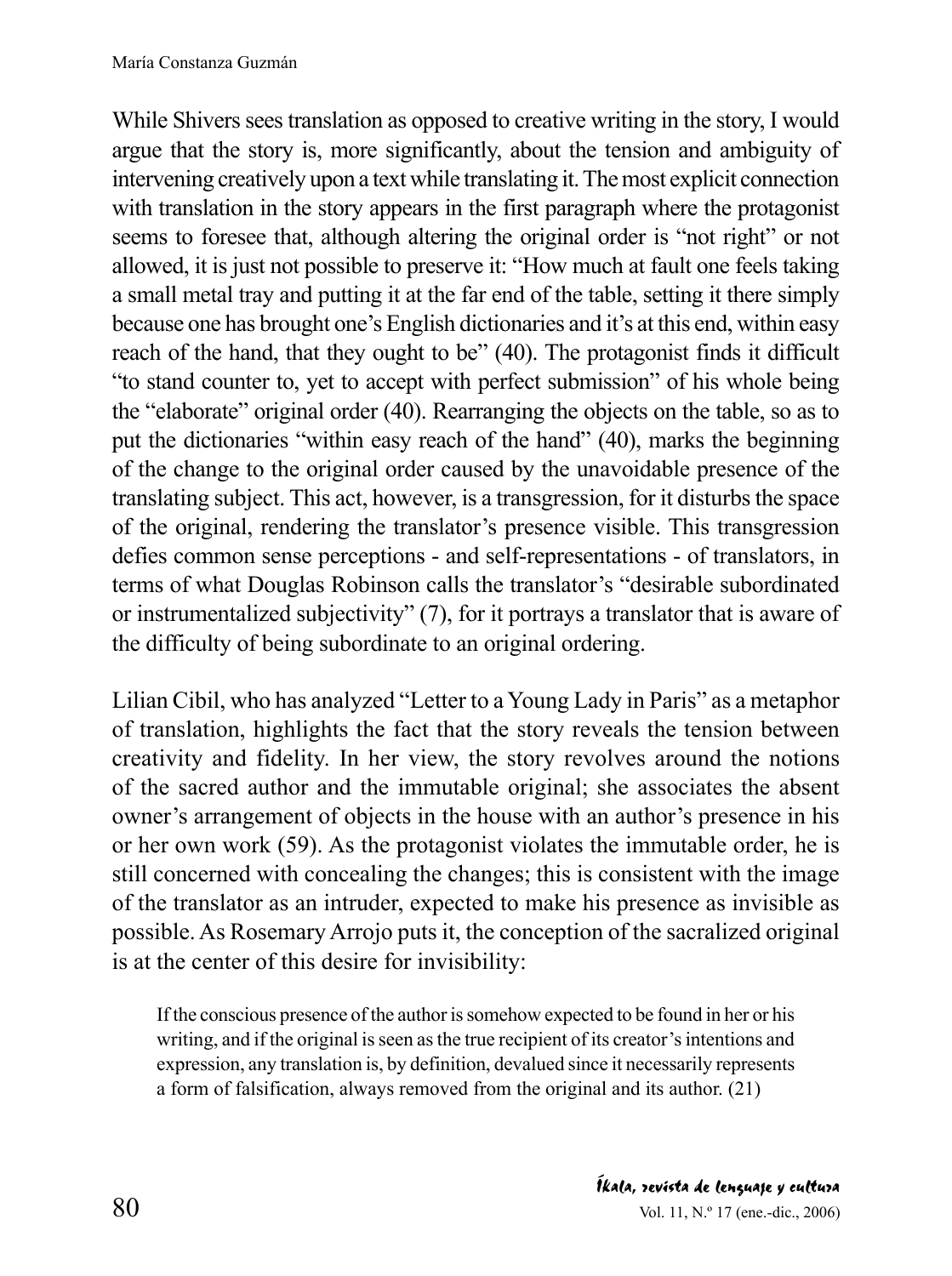According to Arrojo, in any culture in which authorship and property are equated, and which perceives writing as a site for the conscious presence of the producer, the translator's activity is always related not only with secondariness and failure, but also with indecency and transgression (21).

These ideas about texts, which imagine originals as stable and which construct them as clearly differentiated from any form of reproduction, are among the themes that Cortázar problematizes in his fiction. In "Letter to a Young Lady in Paris" the tension grows as the protagonist tries to conceal his presence but does not succeed. Even before the bunnies appear in the story, the protagonist acknowledges the meaning of his iconoclastic and subversive gesture of moving the tray (to put the dictionaries where he needs them): "To move that tray is the equivalent of an unexpected horrible crimson in the middle of one of Ozenfant's painterly cadences, as if suddenly the strings of all the double basses snapped at the same time with the same dreadful whiplash at the most hushed instant in a Mozart symphony" (40). Culture, that is, high culture, must remain untouched—which is why the protagonist is constantly trying to protect the books from the rabbits. But at the same time it cannot remain untouched.

As Lilian Cibil states, it is not only the creative drive of the translator that increasingly shows as the story unfolds, but also the translator-author's desire to control the text. Just like the absent owner was not able to prevent intervention on the part of the translator, the latter does not succeed in his attempts to create or reconstitute some kind of authorial order for himself. As the story unfolds, the bunnies "hop about on the carpet, into the chairs, then tiny blotches shift like a moving constellation from one part to another" (45), which is increasingly anguishing for the protagonist. He writes in his letter: "I'd like to see them quiet, see them at my feet and being quiet - somewhat the dream of any God, Andrea, a dream the gods never see fulfilled" (45). The translator-author struggles to control his own language, his text.

In the story, when the number of bunnies reaches ten, the protagonist feels some relief. He thinks that ten is the limit and that no more bunnies will come. Although his routine has changed dramatically and he has become isolated - he spends his time reorganizing his life according to his new circumstance - he manages to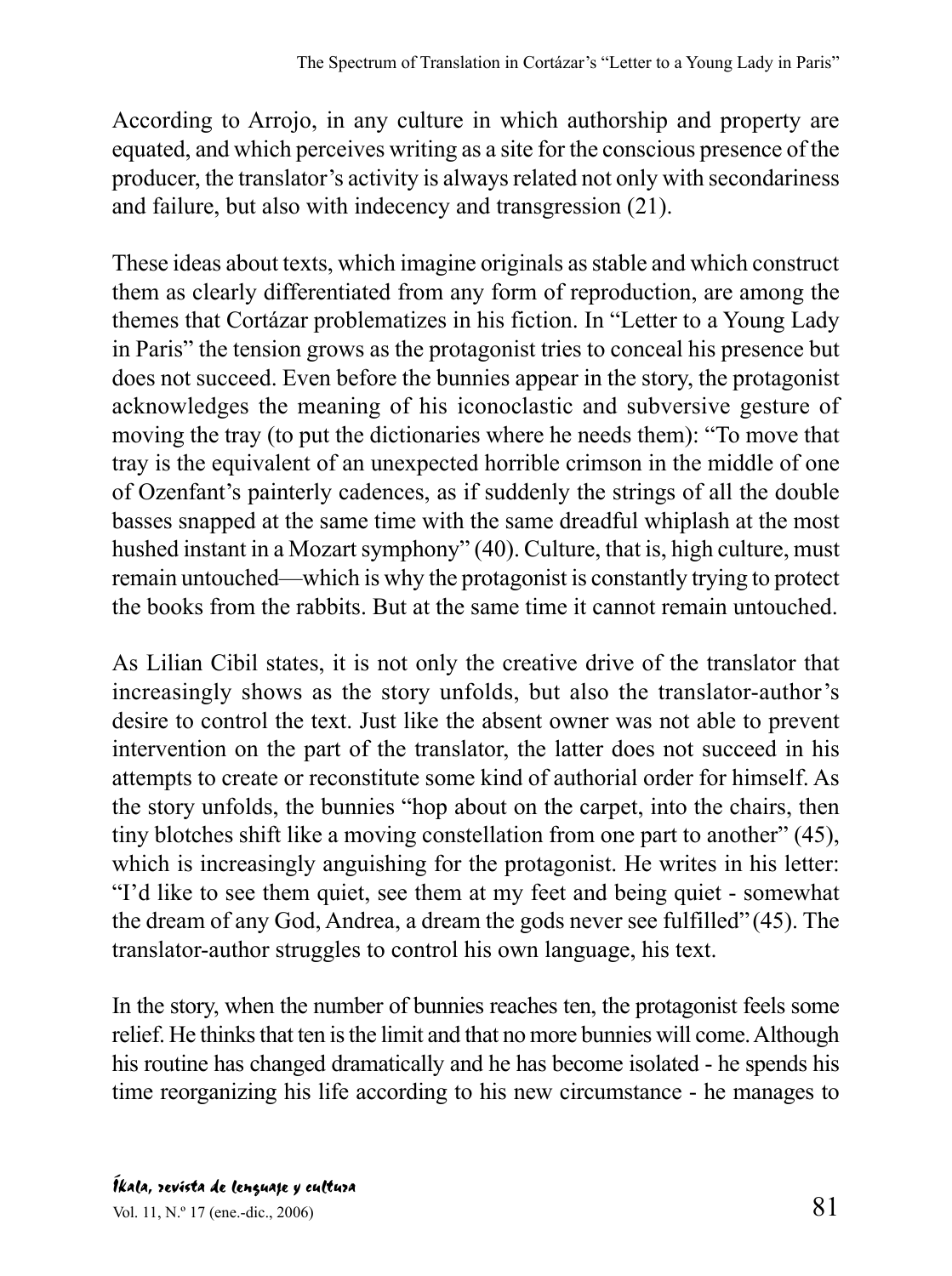adjust his existence to the presence and needs of the ten growing bunnies. As they grow he takes new measures, such as putting the books on higher shelves so the rabbits cannot reach them. To him, ten is a set number, thus resembling a manageable order. But when an eleventh bunny appears toward the end of the story, his lack of control becomes absolute. At that point, the protagonist tries to release himself of the responsibility of what has happened to the owner's space, which is what leads him to write the letter in the first place: "Enough now, I've written this because it's important to me to let you know that I was not all that responsible for the unavoidable and helpless destruction of your home" (48). The protagonist must now face the uselessness of his attempts to control the situation; he has lost hope: "As far as I'm concerned, going from ten to eleven is an unbridgeable chasm. You understand: ten was fine, with a wardrobe, clover and hope, so many things could happen for the better. But not with eleven, because to say eleven is already to say twelve for sure, and Andrea, twelve would be thirteen" (49). For the protagonist, eleven signifies endless possibilities. He discovers that it is not in his hands to stop the reproduction, and also realizes that the closure he had established with the number ten was part of the illusion of another arbitrary order he had attempted to create, he becomes completely overwhelmed with the materiality of his own presence.

In "Letter to a Young Lady in Paris" we see that, while the traces left by the subject's existence are unavoidable, they are not 'proper' from a social point of view. In the story this is also analogous to the creative process, which must remain a private act: "Always I have managed to be alone when it happens, guarding the fact much as we guard so many of our privy acts, evidences of our physical selves which happen to us in total privacy" (41). As the protagonist inhabits the space, instead of developing a sense of belonging he becomes increasingly marginalized. In any case, it is essential to note the growing ironic tone in the story; it is evident throughout that the search for order is somehow a compulsion, not a real possibility. The more the protagonist tries to be faithful to the original, the more he intervenes. However, he has no choice. At the beginning of the story he anticipates that the alleged order of the place can be appreciated only at the surface: "Everything looks so natural, as always when one does not know the truth." (40). The reference to the sacred status of cultural products is often ironic, as is the description of the disproportionate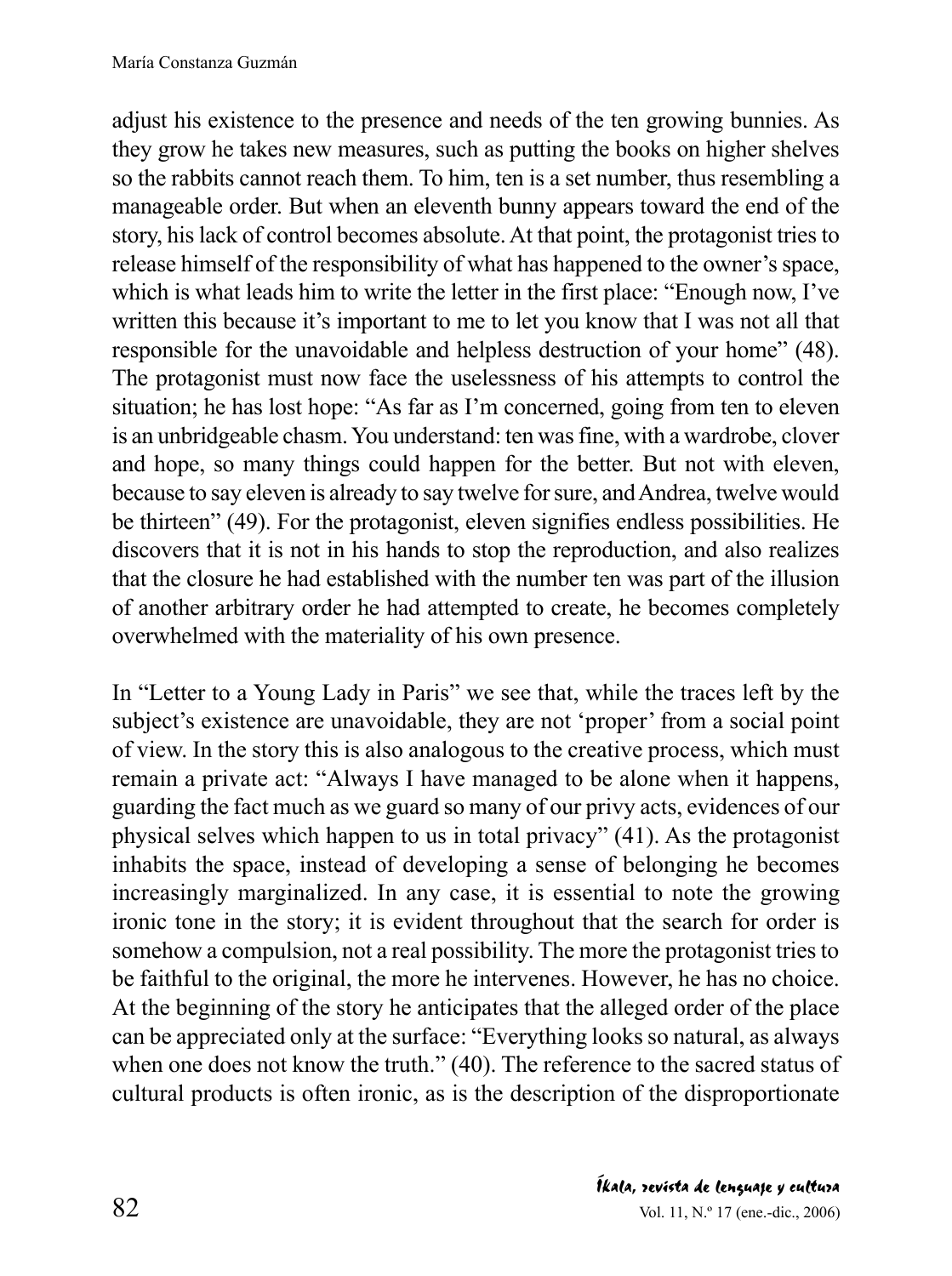consequences of each single intervention. The "intruder" says that he cannot even bring his fingers close to a book without perceiving his own gesture as a transgression: "I can hardly change a lamp's cone of light, open the piano bench, without feeling a rivalry and offense swinging before my eyes like a flock of sparrows" (40). The ironic tone of the story conveys the idea of the ambiguity of the protagonist's intentions; he finds the boundaries immense, but the restrictions constitute, at the same time, a provocation.

Upon the arrival of the eleventh bunny, the protagonist takes drastic measures; he decides to kill the rabbits and writes the last lines of the letter before jumping into the void. Taken literally, this death may be seen as a self-destructive outcome of the irreversibility of the creative situation. The protagonist-translator is defeated by the impossibility of faithfulness and, as Shivers remarks, by "his inability to deal with the expansion and then the fragmentation of the self."

However, this death should not be read as an irreversible 'end.' It should be read, instead, in light of other pieces of Cortázar's fiction. As a theme in several of the works by this author, death cannot easily be equated with destruction. First of all, the narration often leaves death open as a possibility; it may be about to happen but we do not see it realized. Moreover, death is often part of the process of creation and it is a transcendental experience of change. At the end of *Hopscotch*, for example, the protagonist, Horacio Oliveira, is sitting by the window, ready to jump into the void. As Cortázar himself remarked about Oliveira's possible suicide, the end of the novel remains undefined. He says: "I don't know myself whether Oliveira really jumped out the window and killed himself or simply went completely mad  $\dots$  I think that was an attempt on my part to demonstrate from an Occidental viewpoint, with all the limitations and shortcomings this implies, a jump into the absolute like that of the Zen Buddhist monk or the Master of Vedanta" (Harss 233-4 in Cibil, 70).

By means of this ambiguity Cortázar often creates a representation of death as productive, rather than destructive. His 'deaths' may signify exposure, mutation, metamorphosis, even liberation - a translation of the self into another reality. Hence, in "Letter to a Young Lady in Paris" death may represent a turning point. In any case it would be a way out of an oppressive, alienating situation.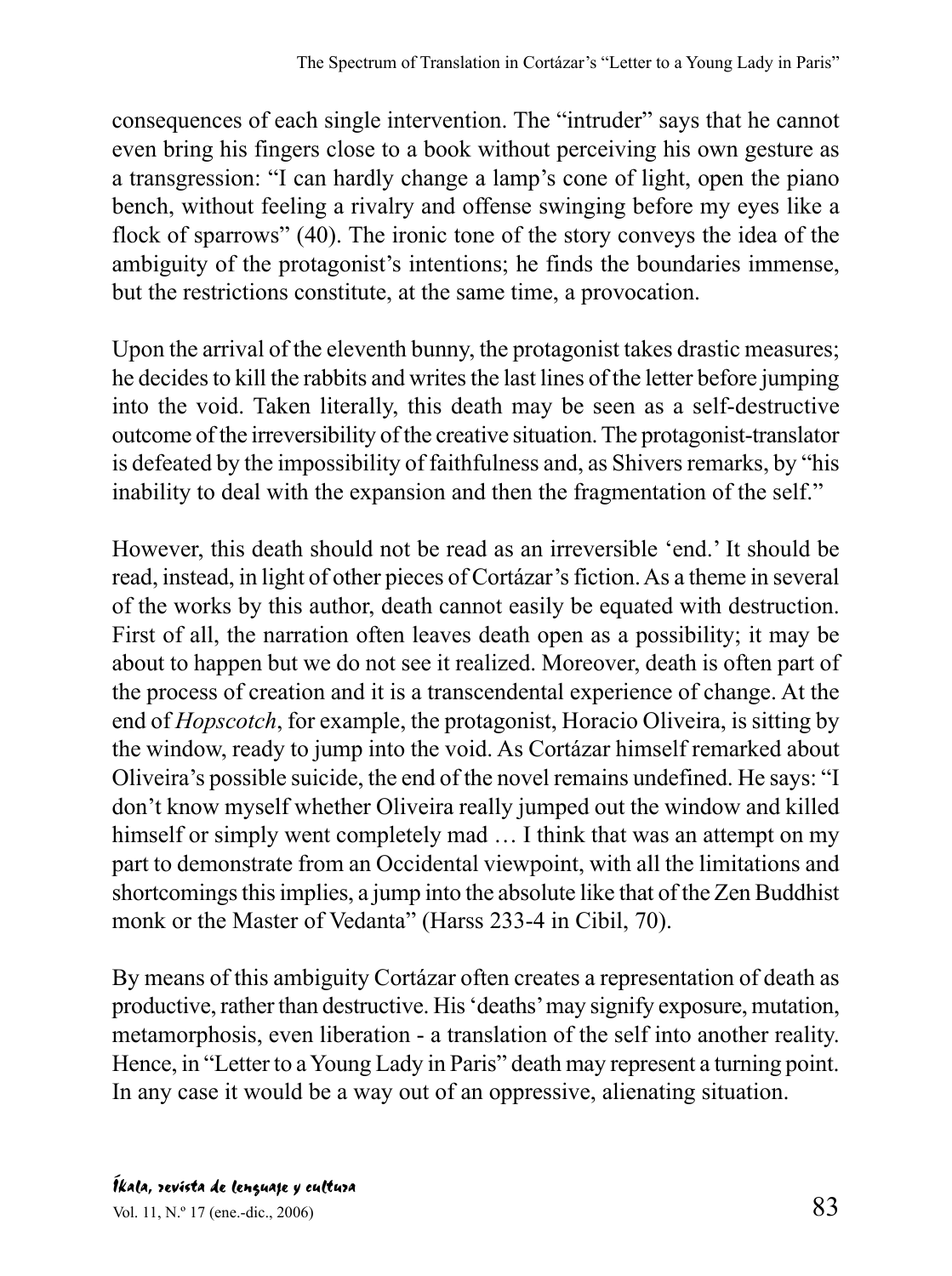But what may such an end mean when reading this particular story as a story about translation? Before entering into this question it might be useful to examine Cortázar's views about his own translation practice. Besides being a translator for UNESCO for several years, he translated such important authors as Poe and Gide:

All this [translation work] has left me with an appreciation for the subtle transmigrations and transgressions that take place in the translation of any text when its meaning goes beyond the bridges of language … Not to mention the more subtle distortion that historical and cultural distance imposes; Borges showed this better than anyone in "Pierre Menard" … where it isn't even a question of translation but instead a literal reproduction that, nevertheless, comes out completely different from the original text. (Cortázar, 2002: 21)

It also seems relevant to note that, in a general sense, translation in Cortázar's works has often been associated with another one of his recurrent themes, that of exile. The exiled person is displaced and must inhabit a foreign space. The exile's condition is one of both loss (or want), and encounter. In "Letter to a Young Lady in Paris" the protagonist tells Andrea about his transitory existential condition: "I've closed so many suitcases in my life, I've passed so many hours preparing luggage that never manages to get moved anyplace" (40). The exile is a subject in between, who belongs both to two places at once and to none, and who is forced to translate himself in order to be able to participate in a foreign order.

Keeping in mind these elements - the recurring analogy translation-exile and the author's view of his own practice - we can see how the act of translation in "Letter to a Young Lady in Paris" corresponds to an experience of transformation. In this regard, Cortázar's view on translation would resemble Jacques Derrida's reflections on translation:

For the notion of translation we would have to substitute a notion of *transformation*: a regulated transformation of one language by another, of one text by another. We will never have, and in fact have never had, to do with some "transport" of pure signifieds from one language to another, or within one and the same language, that the signifying instrument would leave virgin and untouched. (20)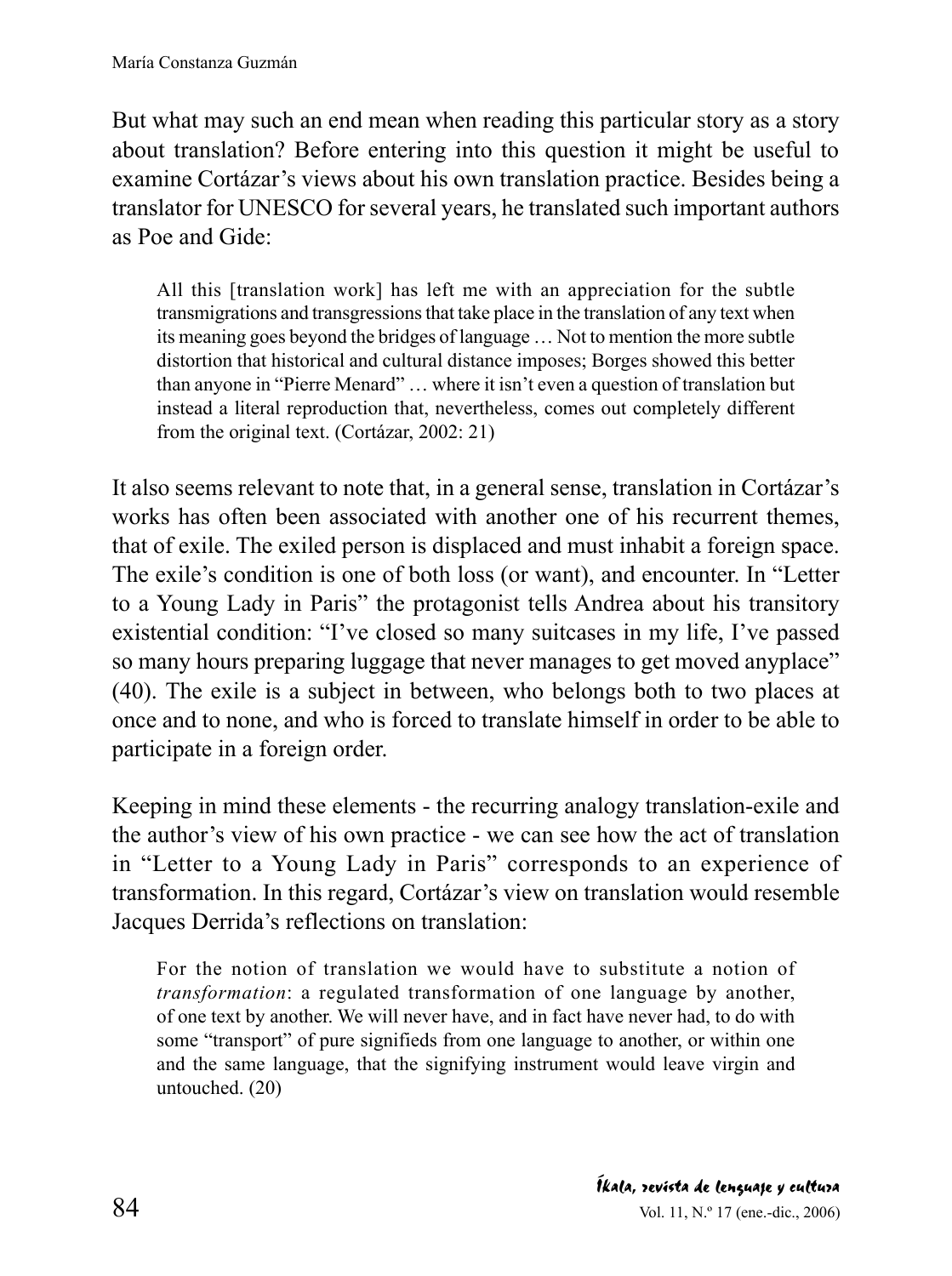Thus, in the absence of a "pure" difference between signified and signifier, the difficulty of speaking about translation in terms of "fidelity," "reproduction," or "purity" is evidenced. Through the recognition of the dynamics of difference inherent in translation, it becomes a creative, rather than falsifying or illegitimate practice actively performed by a present subject in a relational dynamic. In this light, instead of being understood as a neutral reproduction of texts as closed orders - independent from translators and their circumstances - translation appears as a possibility for legitimate interference.

Therefore, if we accept the analogy between translation and experience in "Letter to a Young Lady in Paris," and more specifically the relationship between the potential death of the translator-protagonist in the story, and the traditional view of translation as the "death" of the work, then both deaths must necessarily be similarly ambiguous. Translation as the death of the work would be analogous to the potential deaths, or crossings of Cortázar's characters. Translation would then be the crossing or "transmigration" to use Cortázar's word, of the work from its life into its afterlife. Such notion would provide suggestive possibilities to approach translation as in *A Manual for Manuel* as a creative, transformational space, a strategic instrument, and a form of writing.

## **REFERENCES**

Aparicio, Frances, 1991, "De la pintura a la palabra: Territorios y la traducción intersemiótica", en: Frances Aparicio, *Versiones, interpretaciones y creaciones: Instancias de la traducción literaria en Hispanoamérica en el siglo veinte*, Gaithersburg, MD, Hispamérica.

Arrojo, Rosemary, 1997, "The "Death" of the Author and the Limits of the Translator's Visibility", en: M. Snell-Hornby *et al.* (eds.), *Translation as Intercultural Communication*, Philadelphia, John Benjamins, 21-32.

Borges, Jorge Luis, 1983, "Pierre Menard, Author of the Quijote", en: Donald A. Yates (ed.), *Labyrinths: Selected Stories and Other Writings,* New York, Modern Library.

Cibil, Lilian, 1999, "'Carta a una señorita en París': metáfora y teoría de la traducción", *Confluencia,* Vol. 15 (Fall, 1). (58-72)

Cortázar, Julio, 1967, "Letter to a Young Lady in Paris", en: Julio Cortázar, Paul Blackburn (trad.), *Blow-up and Other Stories,* New York, Pantheon.